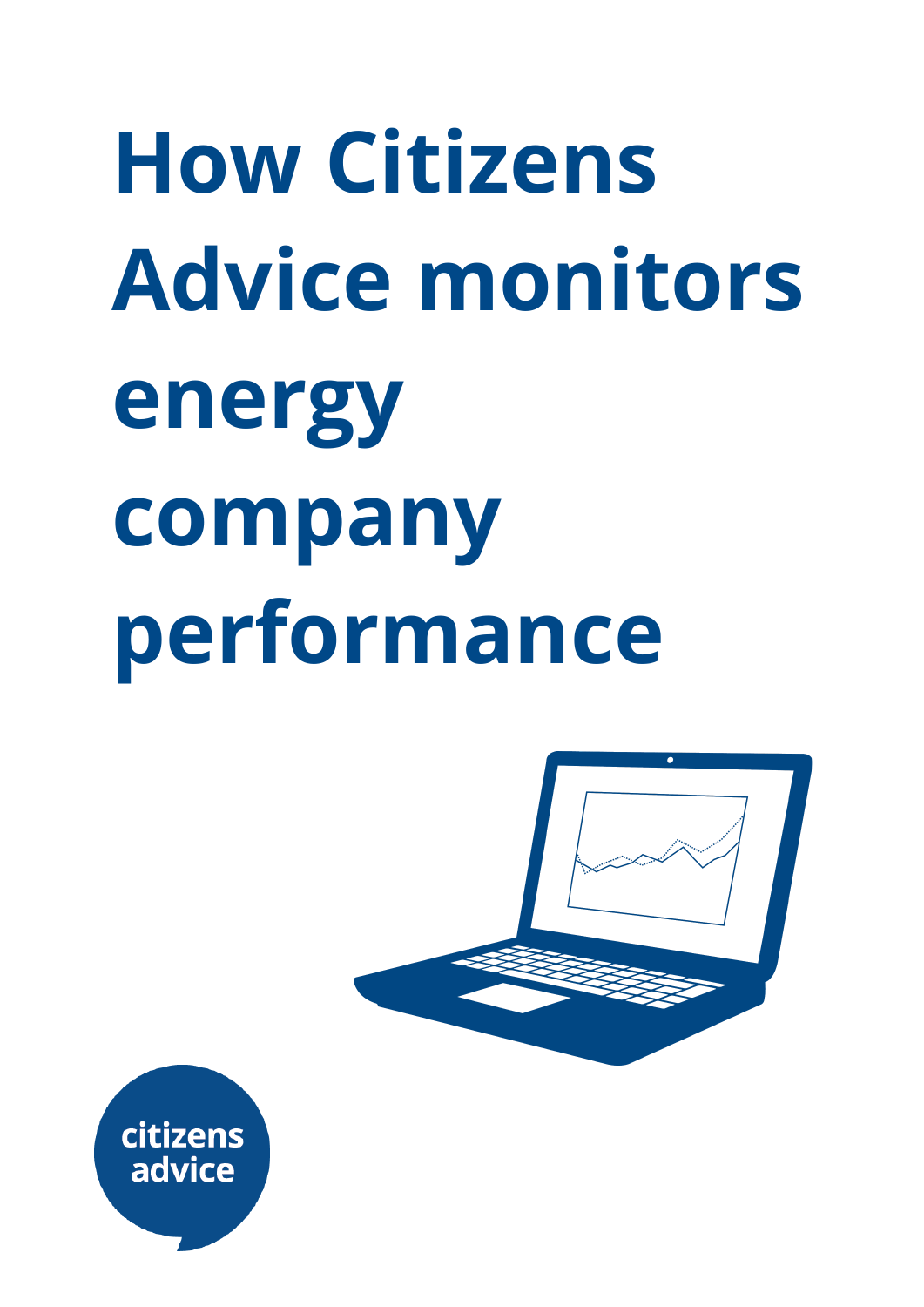# **About Citizens Advice**

The Citizens Advice service provides free, independent, confidential and impartial advice to everyone on their rights and responsibilities. It values diversity, promotes equality and challenges discrimination. On 1 April 2014, the Citizens Advice service took on the powers of Consumer Futures to become the statutory representative for energy consumers across Great Britain. The service aims:

- $\bullet$  to provide the advice people need for the problems they face
- to improve the policies and practices that affect people's lives.

The Citizens Advice service is a network of nearly 300 independent advice centres that provide free, impartial advice from more than 2,900 locations in England and Wales, including GPs' surgeries, hospitals, community centres, county courts and magistrates courts, and mobile services both in rural areas and to serve particular dispersed groups. In 2017, Citizens Advice Service helped fix 163,000 energy problems through our local network and 61,000 through our Consumer Service. Our Extra Help Unit specialist case handling unit resolved 8,367 cases on behalf of consumers in vulnerable circumstances, and their Ask the Adviser telephone service handled 2,593 calls from other advice providers in need of specialist energy advice.

Since April 2012 we have also operated the Citizens Advice Consumer Service, formerly run as Consumer Direct by the Office for Fair Trading (OFT). This telephone helpline covers Great Britain and provides free, confidential and impartial advice on all consumer issues.

## **Our aims and objectives**

A key goal of Citizens Advice's energy team is to help companies deliver improved customer service. Our work includes monitoring and analysing data from the hundreds of thousands of consumers who contact us, or use our online services each year. We also use the information and insights obtained through our wider policy development work, to identify where policies and processes are not working effectively, or are causing consumer harm or detriment.

Citizens Advice works with individual companies, industry trade bodies, Ofgem and BEIS to resolve issues causing consumer harm, and deliver improvements to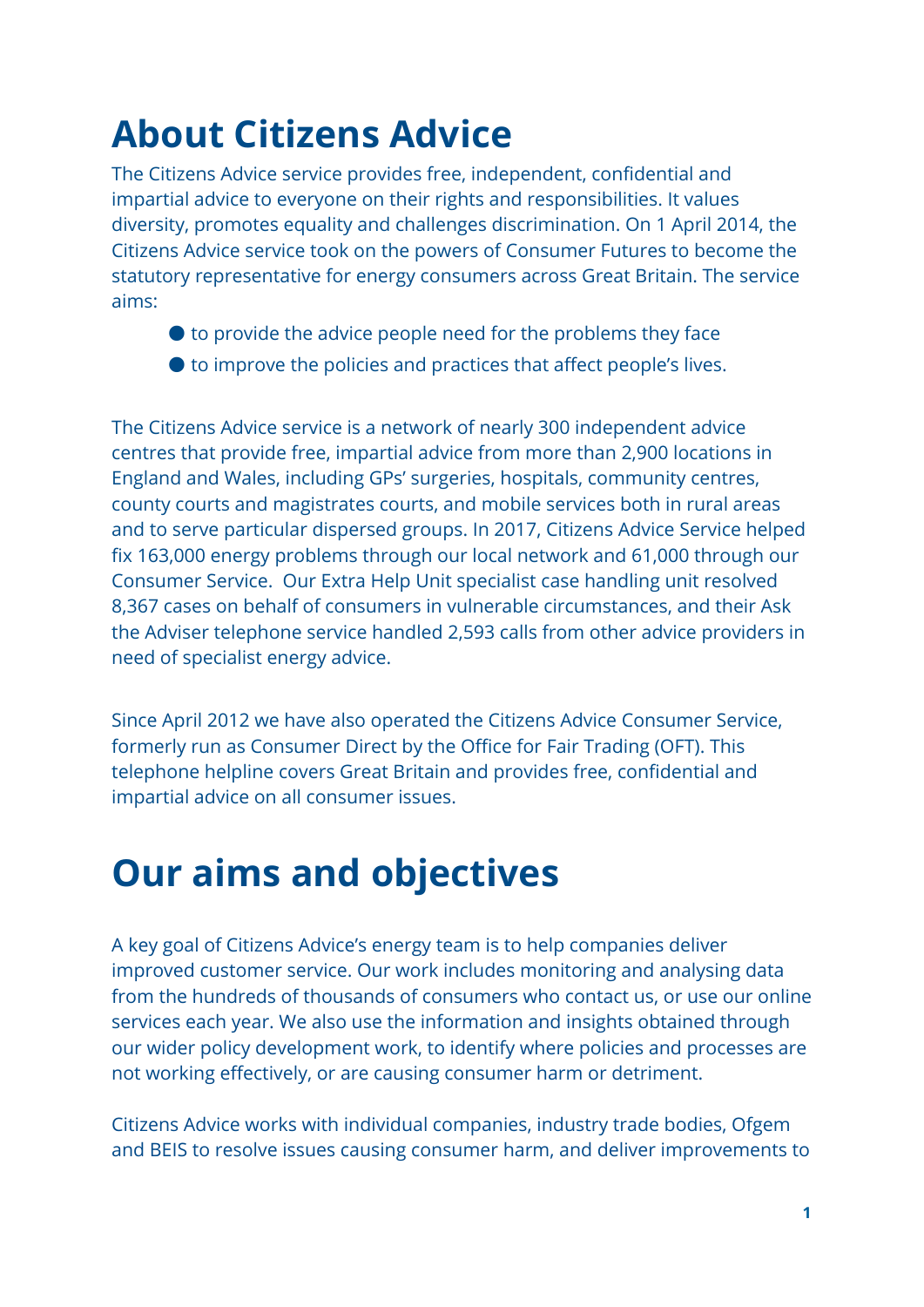company policies and processes. We also have a formal duty to refer matters of concern to Ofgem.

Wherever possible, Citizens Advice will seek to identify and share best practice with individual companies and the industry as a whole.

## **Ongoing monitoring and analysis Sources of data**

We regularly monitor a wide range of data from our Consumer Service, our local Citizens Advice offices, the Extra Help Unit (EHU) and social media (Twitter). We look at individual supplier practices and policies, as well as industry-wide issues.

We analyse Consumer Service data for any trends as well as signs of detriment within the case notes.

Every month, we review every energy evidence form that is raised on Casebook, our case handling system, by our local Citizens Advice offices in England and Wales. The evidence forms are used by advisors to highlight emerging issues or issues causing detriment to consumers. These are linked to cases they have seen in the local offices.

The team also collect and analyse monthly, and where appropriate weekly, anonymised Twitter complaints against energy suppliers using a natural language processor to categorise the Tweets (please see Appendix A for further details of the process). We look at numbers of Tweets against key categories and, where needed, we read the Tweets for signs of detriment and customer service failings.

The EHU are responsible for analysing their own cases and identifying any trends or issues of concern. Information is shared with the energy policy team where they believe some form of further action is warranted. The EHU will also send case notes and evidence directly to Ofgem following a request from the regulator.

#### **Where we have identified an issue or a concern**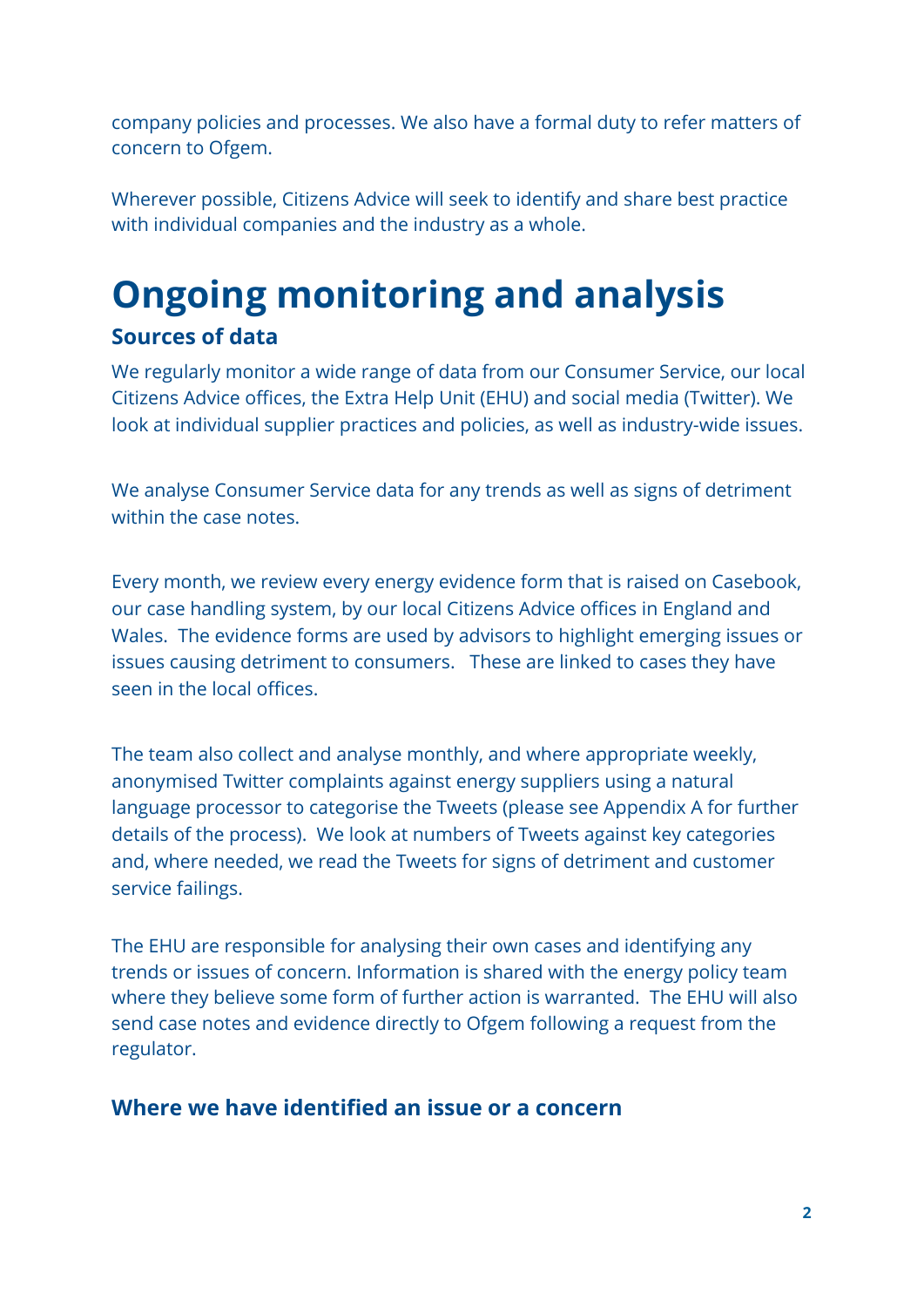If our analysis suggests that further action is warranted, our next steps could include:

- further monitoring to see whether the issues worsen
- sending anonymised Consumer Service case notes to individual companies help them identify issues of concern
- meeting with the company to discuss the identified issues
- formally writing to the company with details of our concerns
- raising the issue at the tripartite meetings with Ofgem and the Ombudsman Services: Energy (OS:E)
- formally referring the matter to Ofgem for potential compliance or enforcement action

Please note that we may also share information with other bodies in certain circumstances. This could include the Information Commissioner's Office (where we have evidence that data privacy breaches have occurred<sup>1</sup>) or Trading Standards.

The energy team and EHU coordinate our interactions with energy companies to avoid duplication of effort.

The majority of issues identified as causing consumer detriment are resolved through direct negotiation with individual suppliers.

When we identify extreme situations where a company's policies are causing severe detriment or where the supplier is at risk of going out of business, we may choose to immediately refer a supplier to Ofgem.

# **Relationship with industry**

The energy team aims to have regular bilateral meetings with individual suppliers to discuss their customer service performance as well as topical issues, smart meter rollout plans, or new developments. Where relevant, the EHU will also attend these meetings.

<sup>&</sup>lt;sup>1</sup> Please refer to our Memorandum of Understanding with the ICO for more details https://ico.org.uk/media/about-the-ico/documents/1560120/mou-cab.pdf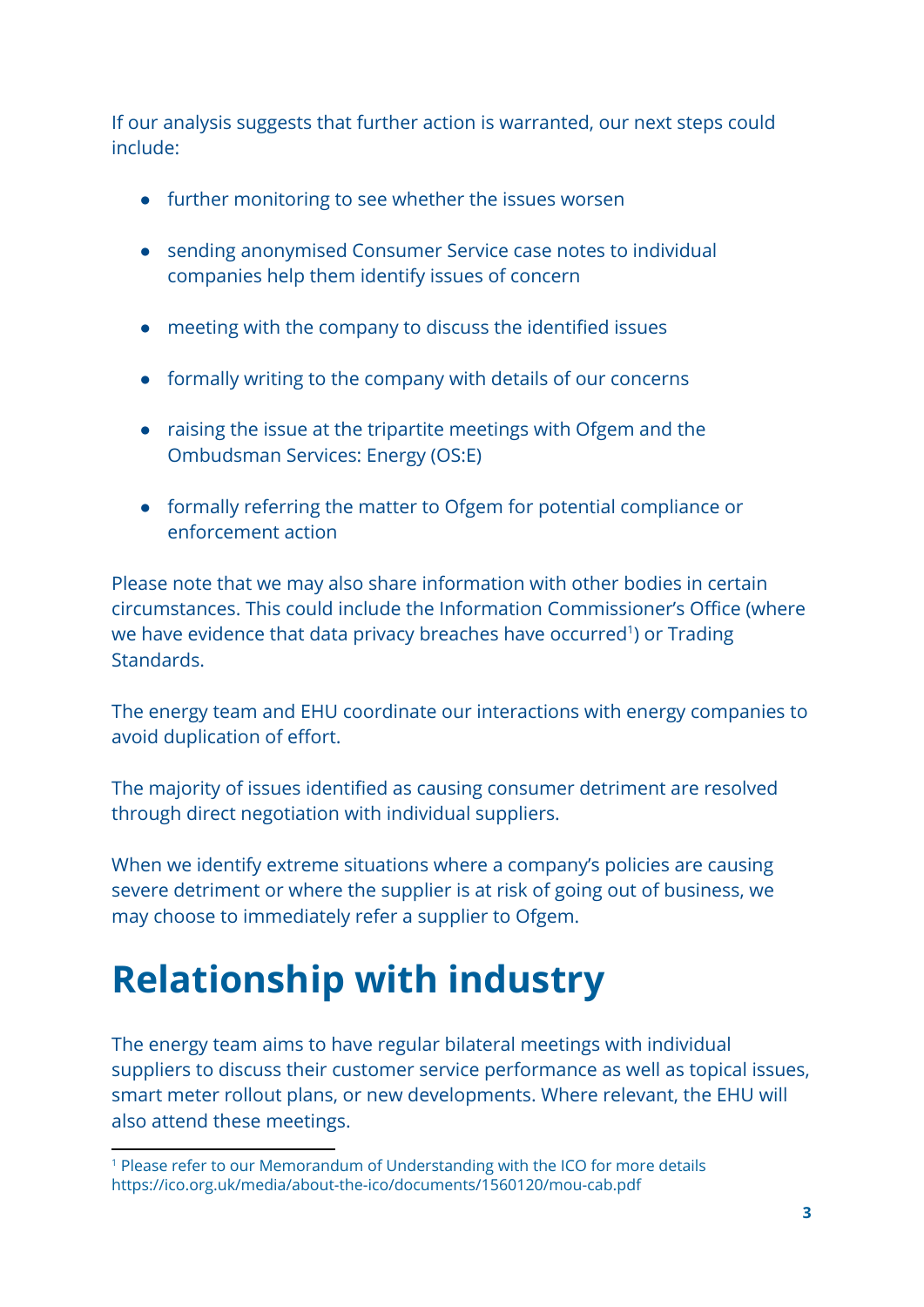The energy team and EHU can provide the following information to suppliers:

- weekly or monthly reports detailing the number and type of issues their customers have contacted the Consumer Service or EHU about
- feedback on approaches previously taken by other companies to resolve customer service issues or identified consumer detriment
- advice on what is considered good or best practice across a wide range of areas
- guidance on appropriate levels of compensation and customer treatment
- where appropriate, companies will receive anonymised case notes to help them identify why their customers are contacting the Consumer Service. If a supplier is experiencing significant customer service issues, notes will be sent on a weekly or monthly basis
- where appropriate, companies will receive anonymised Twitter analysis

The energy team attend regular industry forums including the quarterly supplier liaison meetings with the EHU, Consumer Service and OSE, Energy UK, Cornwall Energy's small supplier forum and Ofgem's independent supplier forum to present updates from the team and alert industry to our ongoing areas of concern.

The energy team also have joint meetings with individual suppliers and Ofgem to discuss their debt policies and treatment of consumers in vulnerable situations.

#### **Escalating issues**

After raising an issue with a company, we will give them a reasonable amount of time to address the identified issues.

Where we believe a supplier has failed to address the issue(s) in a timely fashion, we have two options. We can formally refer the matter to Ofgem if we believe there is evidence of licence breach(es). Or if there is clear evidence of consumer detriment, we may choose to escalate the matter via the media.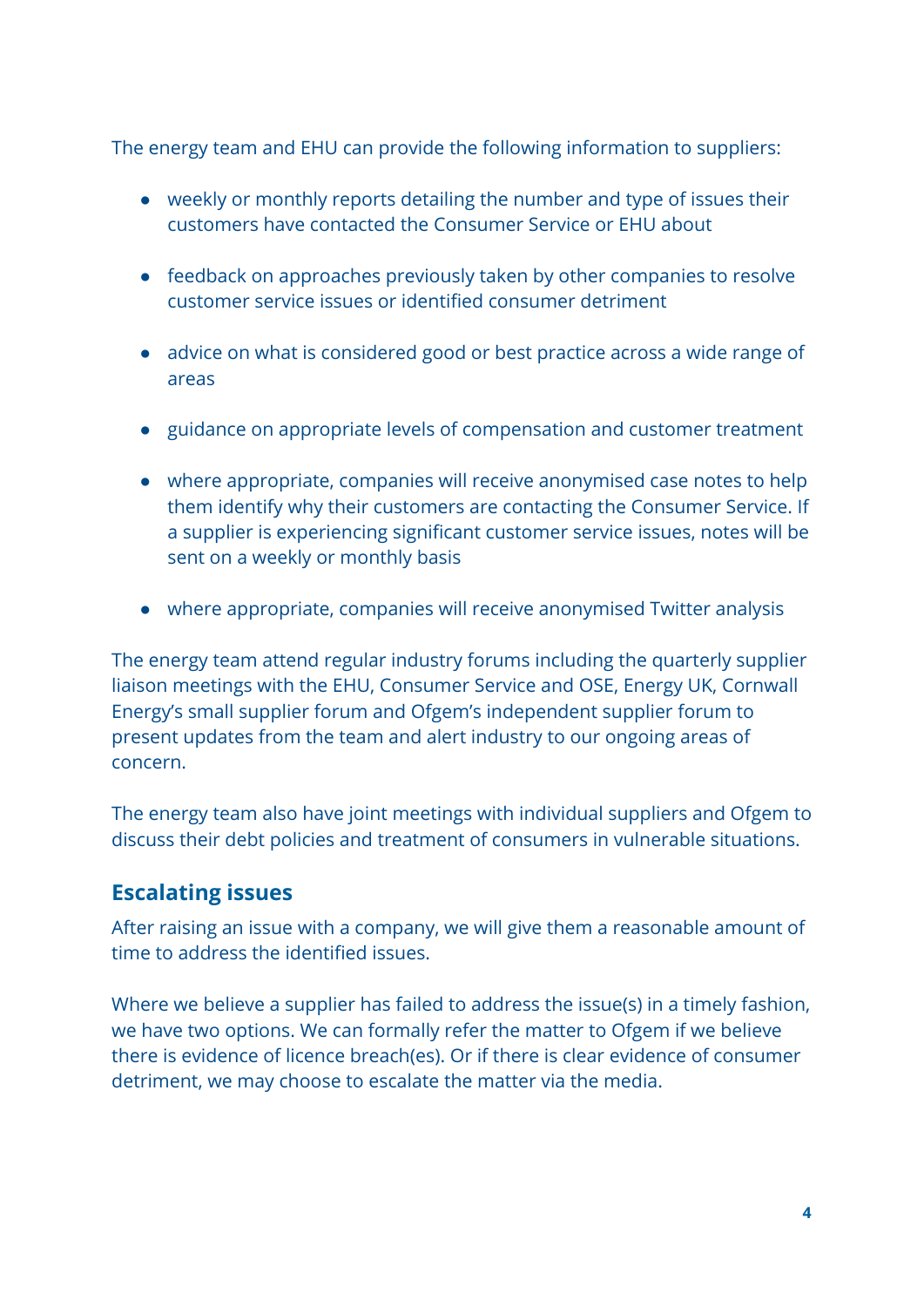We will endeavour to operate a no surprises policy with industry. Any decision to escalate the issue, such as making a formal referral to Ofgem, will be communicated to companies in advance.

#### **Figure 1: Escalation pathways**



## **Smart meter related escalations**

For issues relating to the smart meter rollout, we may escalate issues to the supplier, Ofgem and BEIS. If Citizens Advice believe the identified issues could present potential risks to the wider programme, we will follow a shorter escalation process.

## **Relationship with Ofgem**

The Citizens Advice service, OS:E and Ofgem have a tripartite agreement, with regular meetings to discuss trends in supplier and industry performance.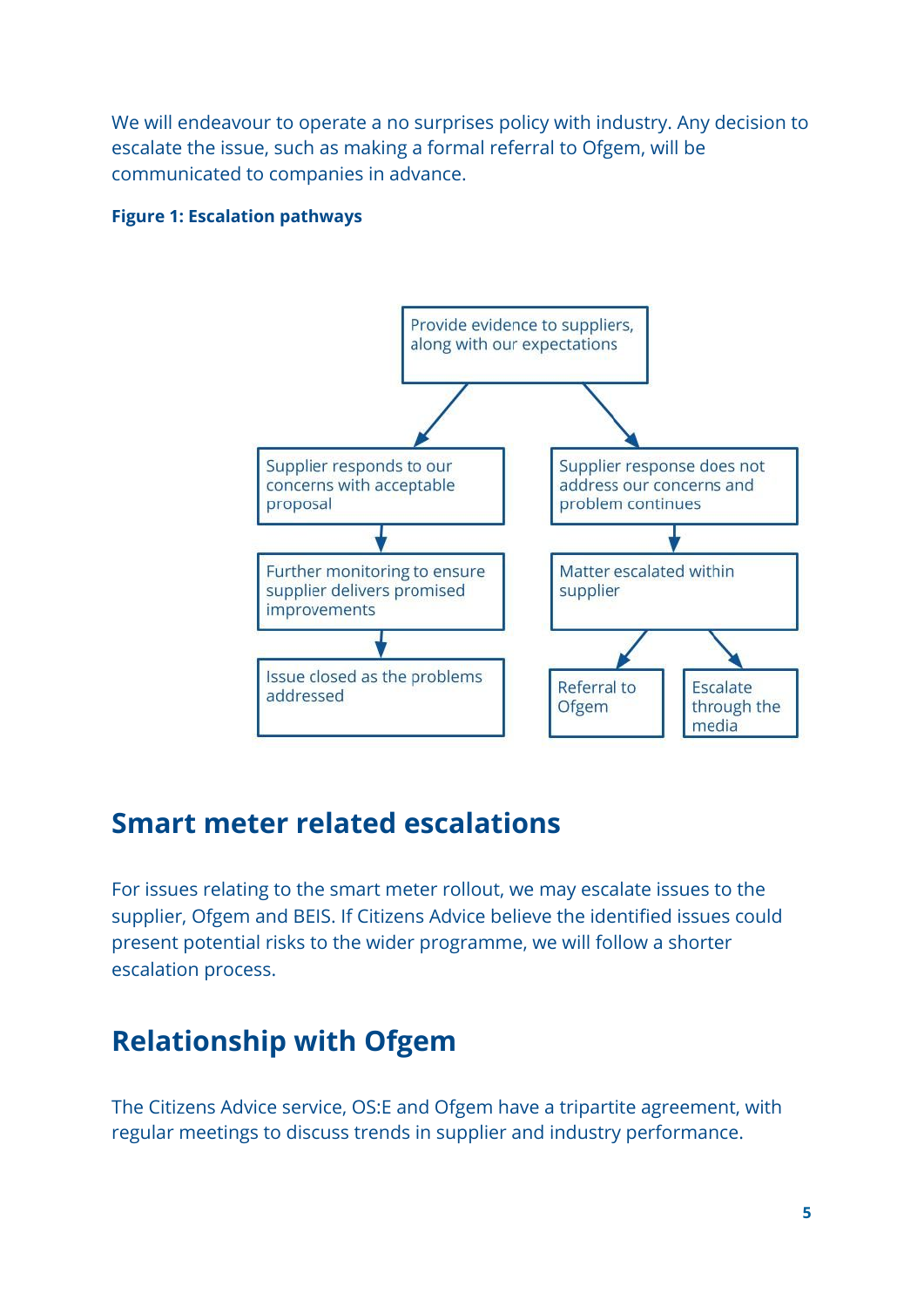Once Citizens Advice have referred a company to Ofgem or if the regulator has notified us that it has an interest in particular company, we will provide regular evidence to assist with the regulator's investigation process.

Our work has a number of benefits for Ofgem including:

- early identification of and often the resolution of problems impacting the customers of a supplier
- provision of ongoing analysis and evidence about consumer detriment, including the impact on consumers in vulnerable situations
- ability to quickly resolve more minor issues causing consumer detriment

# **What we publish**

Citizens Advice publishes information on company performance<sup>2</sup> as part of our Energy Supplier Rating<sup>3</sup> and our non-domestic supplier complaints league table<sup>4</sup>. We also publish examples of good practice in our suite of Good Practice Guides<sup>5</sup>, with the permission of suppliers.

Citizens Advice will not publish detailed information about individual company performance without gaining consent from the supplier beforehand.

We may publish information already in the public domain about supplier performance, where we think it is in the interest of consumers to do so. This could include data published by Ofgem, from traditional media, or social media (excluding Method52 quantitative analysis - see Appendix A).

<sup>2</sup> Under the [Utilities](https://www.legislation.gov.uk/ukpga/2000/27/part/III/enacted) Act 2000, Part 3

<sup>&</sup>lt;sup>3</sup> Citizens Advice Energy [Supplier](https://www.citizensadvice.org.uk/about-us/how-citizens-advice-works/citizens-advice-consumer-work/supplier-performance/energy-supplier-performance/compare-domestic-energy-suppliers-customer-service/) Rating

<sup>4</sup> Citizens Advice non [domestic](https://www.citizensadvice.org.uk/about-us/how-citizens-advice-works/citizens-advice-consumer-work/supplier-performance/energy-supplier-performance/how-does-your-business-energy-provider-stack-up/) supplier league table

<sup>5</sup> See Appendix B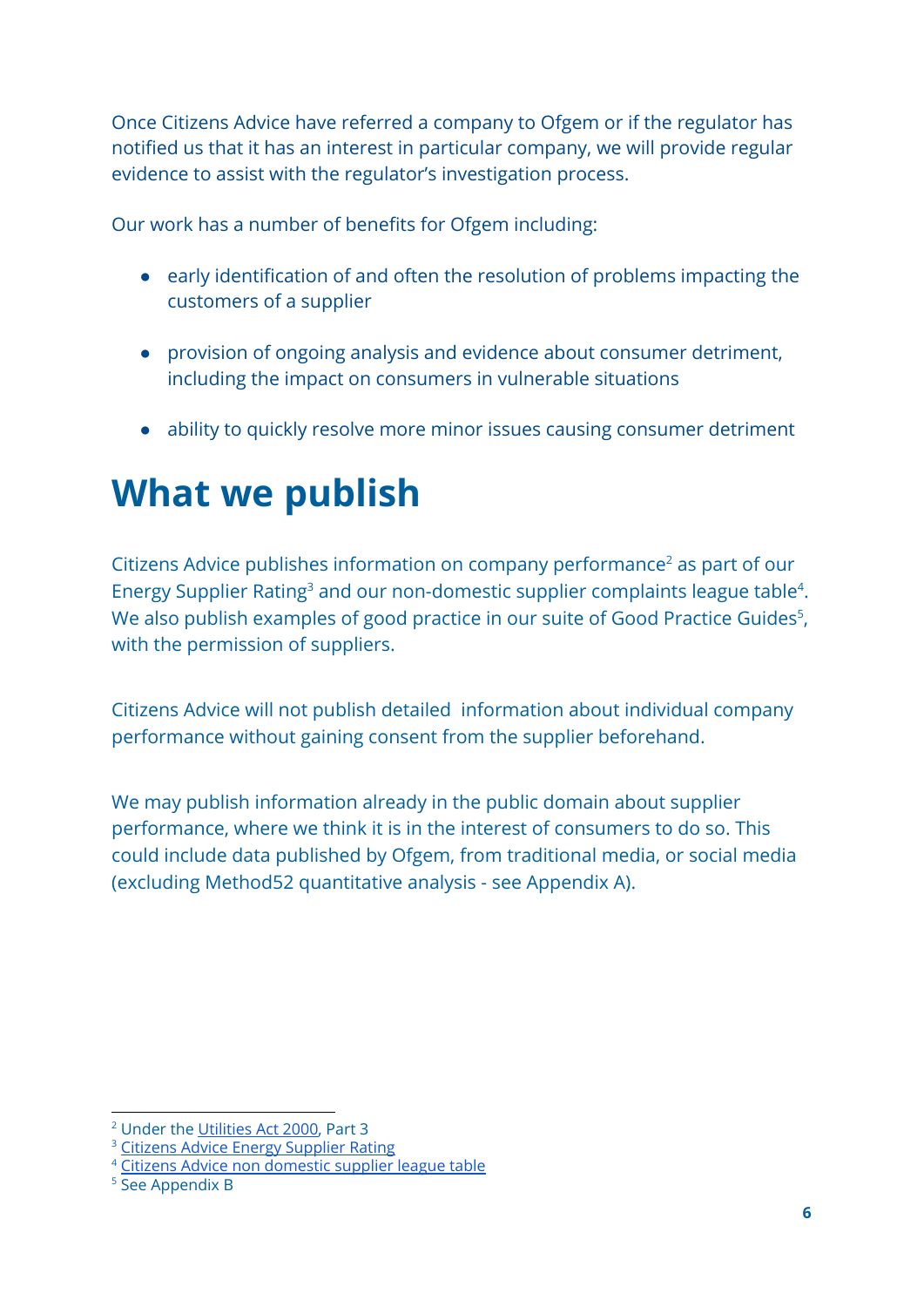# **Appendix A**

## **Social Media monitoring**

Citizens Advice is using a technology platform called Method52, developed by Centre for Analysis of Social Media (CASM), to analyse Twitter data. We collect all Tweets that reference specific energy suppliers, either by their Twitter handle or specified keywords.

We have trained Method52 to classify these Tweets into categories. It uses natural language processing to do this. During the set up phase, we assigned a category to each Tweet and this teaches the classifier to spot patterns in the language use associated with each category. We now have 5 trained classifiers. The first determines whether a Tweet as an 'issue' and the other 4 determine the type of issue, as follows:

#### **First tier**

(a) Tweets from consumers about a problem they have experienced, or are experiencing, relating to their energy supply. This includes information-only queries and problems reported in non-complaint language.

(b) General negative comments from consumers about the energy industry.

### **Second tier**

- Home visit: issues relating to engineer visits to replace/exchange meters, fix boilers, etc.
- Prepayment Meters (PPM): issues relating to topping up PPMs, emergency credit, etc.
- Phone: issues relating to customer service phone lines, being on hold, being transferred between departments, etc.
- Internet: issues relating to web chat, online portals, apps, etc.

The accuracy of each classifier is measured by comparing with a 'gold standard'. This is a randomly selected set of around 300 Tweets that we have manually coded. Method52 gives us several measures of accuracy for each classifier, using the 'gold standard':

● Precision: how likely it is to classify relevant Tweets correctly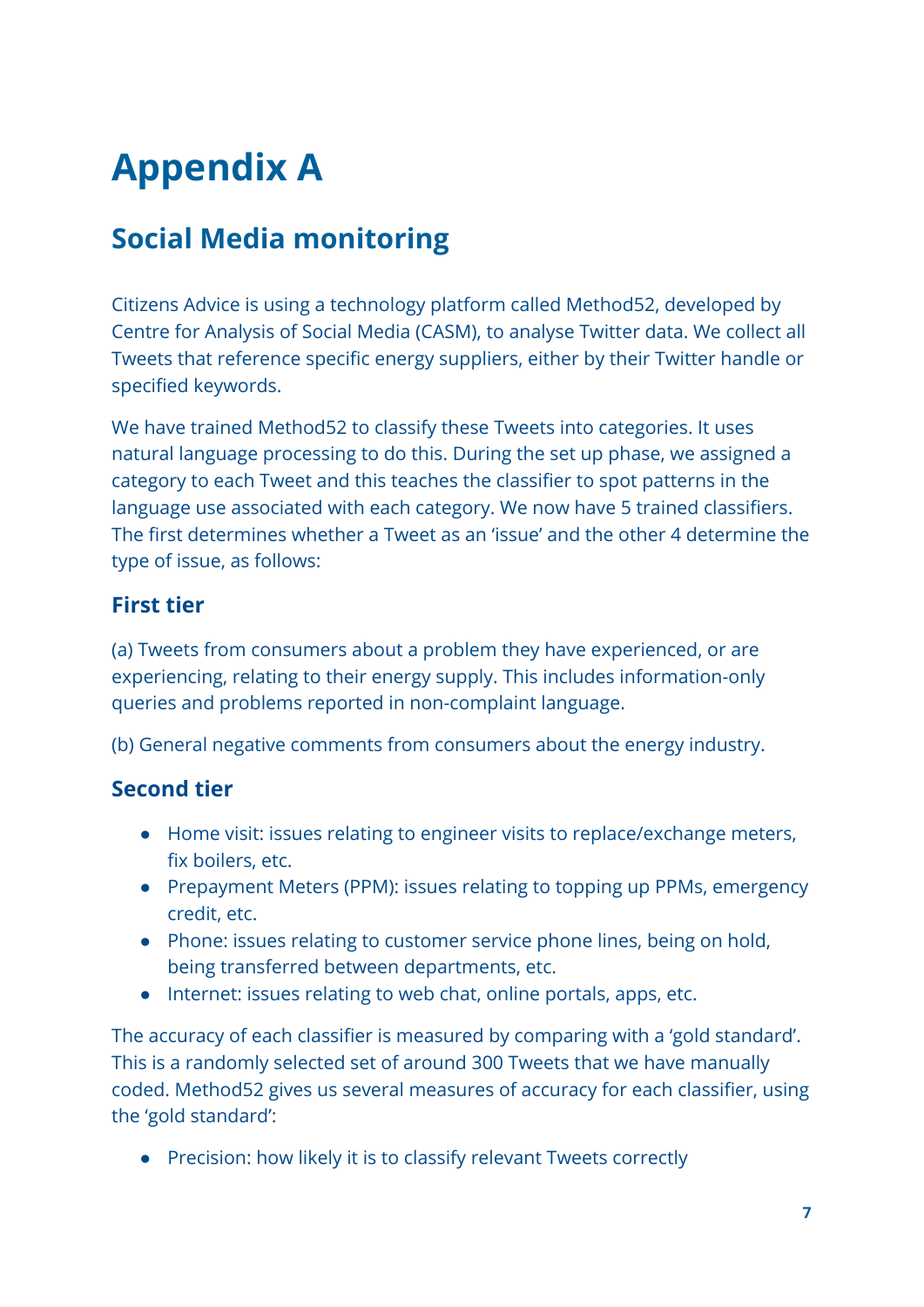● Recall: how likely it is to miss relevant Tweets

The overall accuracy is a combination of these measures, representing the percentage likelihood of any randomly selected Tweet in the dataset being placed in the appropriate category by the classifier.

Our "issue" classifier is 79% accurate and each second tier classifier is 74-76% accurate. This means they may pick up or incorrectly classify some Tweets that are not relevant, or miss some relevant Tweets. This level of accuracy is similar to that attained in previous research by CASM. (For example, in [Islamophobia on](https://www.demos.co.uk/wp-content/uploads/2016/08/Islamophobia-on-Twitter_-March-to-July-2016-.pdf) [Twitter](https://www.demos.co.uk/wp-content/uploads/2016/08/Islamophobia-on-Twitter_-March-to-July-2016-.pdf), their classifiers had accuracies between 60% and 89%.)

We aim for this analysis to be used as an early indicator of issues experienced by consumers. Supplier-specific analysis will not be incorporated into the Citizens Advice star rating or included in any public reports.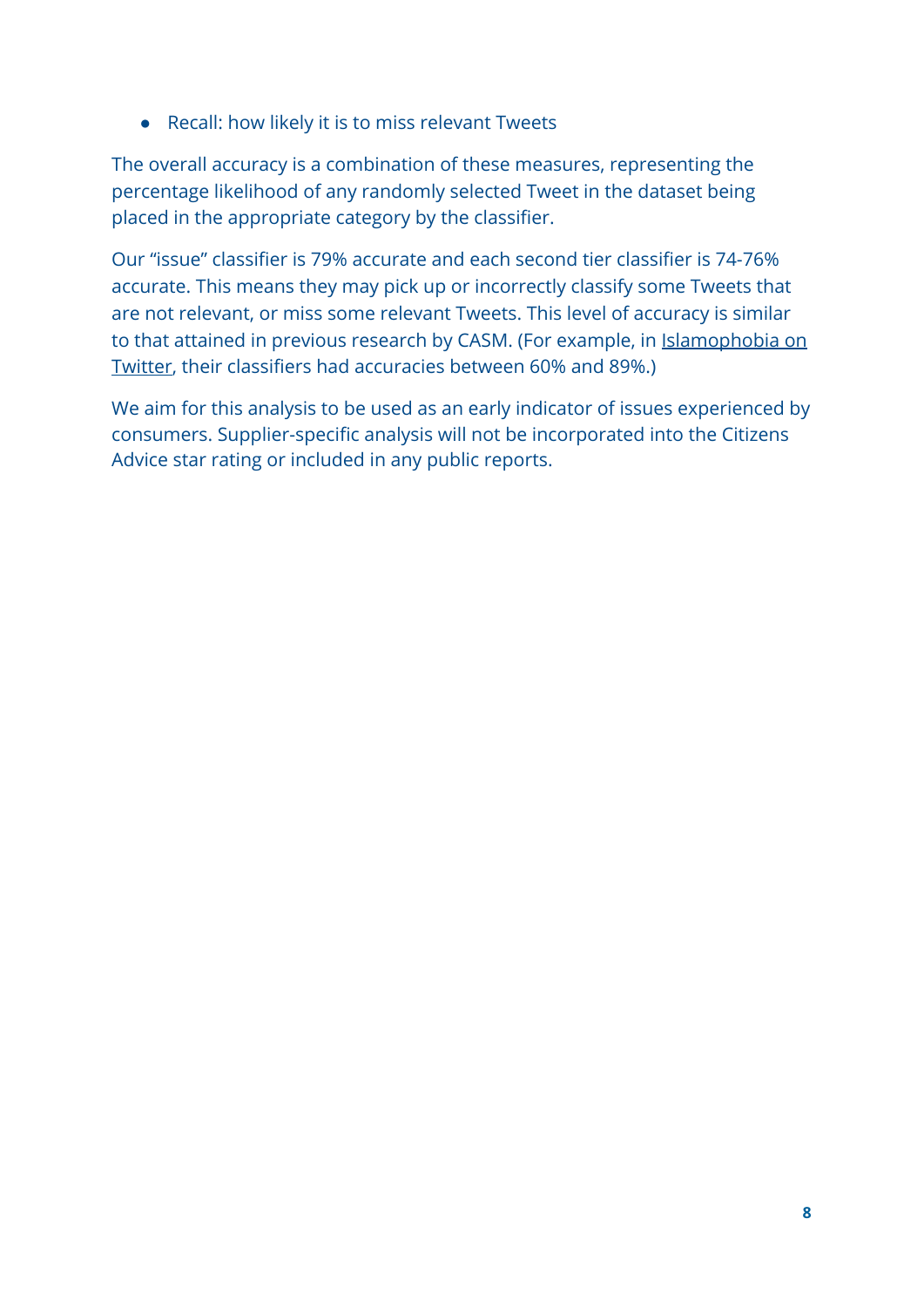## **Appendix B Good Practice Guides**

Citizens Advice have published a suite of guides aimed at suppliers which highlight good practice within the industry:

- [Signposting and referring vulnerable consumers](https://www.citizensadvice.org.uk/about-us/policy/policy-research-topics/energy-policy-research-and-consultation-responses/energy-policy-research/good-practice-guide/)
- [Responding to PPM customers who self-disconnect](https://www.citizensadvice.org.uk/Global/CitizensAdvice/Energy/Self-disconnection%20good%20practice%20guide_updated%20October%202017.pdf)
- [Holistic support for PPM customers who self-disconnect](https://www.citizensadvice.org.uk/about-us/policy/policy-research-topics/energy-policy-research-and-consultation-responses/energy-policy-research/good-practice-guide1/)
- [Supporting customers with restricted meters](https://www.citizensadvice.org.uk/about-us/policy/policy-research-topics/energy-policy-research-and-consultation-responses/energy-policy-research/good-practice-guide-supporting-customers-with-restricted-meters/)
- [Supporting vulnerable consumers during the smart meter roll out](https://www.citizensadvice.org.uk/about-us/policy/policy-research-topics/energy-policy-research-and-consultation-responses/energy-policy-research/smart-support-a-good-practice-guide/)
- [Complaints signposting](https://www.citizensadvice.org.uk/about-us/policy/policy-research-topics/energy-policy-research-and-consultation-responses/energy-policy-research/domestic-complaints-signposting-guide/)